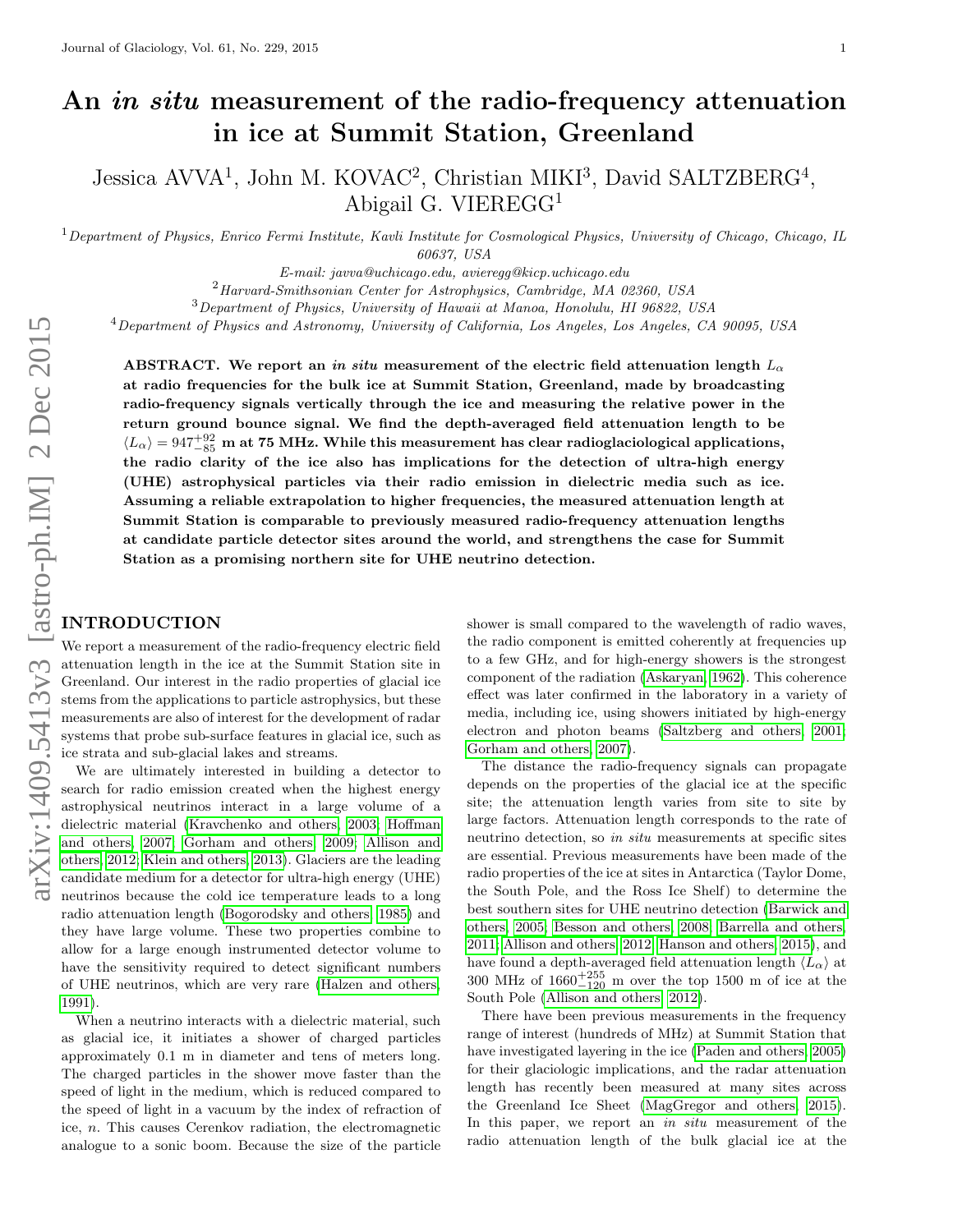<span id="page-1-0"></span>

Fig. 1: A drawing of the experimental setup for the ground bounce with low-frequency antennas. We used a FID Technologies 6 kV high voltage pulser, triggered by a Hewlett Packard 8011A pulse generator to transmit through a logperiodic antenna. We used a second log-periodic antenna coupled to a  $+50$  dB Miteq amplifier to boost the received signal and a Tektronix MSO5204B to record the data.

Summit Station site made using similar methods to previous measurements at other sites [\(Barwick and others, 2005;](#page-6-5) [Besson and others, 2008;](#page-6-6) [Barrella and others, 2011;](#page-6-7) [Allison](#page-6-1) [and others, 2012;](#page-6-1) [Hanson and others, 2015\)](#page-7-5).

### EXPERIMENTAL APPROACH

Our approach is similar to previous work in our field [\(Barrella](#page-6-7) [and others, 2011;](#page-6-7) [Besson and others, 2008;](#page-6-6) [Barwick and](#page-6-5) [others, 2005\)](#page-6-5). From the surface, we transmit a high-voltage impulse with broadband frequency content into the ice and measure the power in the return signal as a function of frequency with a second, identical antenna. We compare this ground bounce to the transmission of the same impulse through a short distance in air, directly from one antenna to

the other. After accounting for the geometric factor  $1/r$  (for electric field strength), where  $r$  is the propagation distance, the remaining loss in electric field in the ground bounce return pulse is attributed to attenuation and scattering in the ice, which goes as  $\exp(-r/\langle L_{\alpha} \rangle)$ . We use this technique of comparing the through-air data to the in-ice data, rather than calculating the expected power in the return ground bounce signal from the known power transmitted by the system, to reduce systematic uncertainty.

We adopt a similar notation and technique to [Barrella and](#page-6-7) [others](#page-6-7) [\(2011\)](#page-6-7). We define  $P_{\nu}$  to be the power spectral density at frequency  $\nu$  of the impulse as received by a 50  $\Omega$  receiver, at frequency  $\nu$  of the impulse as received by a 50  $\Omega$  receiver,<br>and  $V_{\nu}$  to be  $\sqrt{P_{\nu} \times 50 \Omega}$ . The quantity  $V_{\nu,ice}$  is  $V_{\nu}$  measured after passing through the ice, bouncing off of the bedrock, and traveling back to the receiver over a total distance  $d_{\text{ice}}$ , and  $V_{\nu,air}$  is  $V_{\nu}$  after being transmitted directly through the air between the two antennas separated by  $d_{\text{air}}$ .

Therefore,

$$
V_{\nu,\text{ice}}/V_{\nu,\text{air}} = (d_{\text{air}}/d_{\text{ice}})e^{-d_{\text{ice}}/\langle L_{\alpha} \rangle},\tag{1}
$$

where  $\langle L_{\alpha} \rangle$  is the depth-averaged field attenuation length over the entire depth of the ice.

Solving for  $\langle L_{\alpha} \rangle$  gives

$$
\langle L_{\alpha} \rangle = d_{\rm ice} / \ln(\frac{V_{\nu, \rm air}}{V_{\nu, \rm ice}} d_{\rm ice}). \tag{2}
$$

The ratio of the power transmitted by the antenna into ice compared to air, Tratio, due to a small difference in coupling between the antenna and ice compared to air, affects the measured attenuation length  $\langle L_{\alpha} \rangle$ . The assumed power reflection coefficient  $R$  at the ice-bedrock interface also affects the measured  $\langle L_{\alpha} \rangle$ . Including both of these effects,  $\langle L_{\alpha} \rangle$ becomes

<span id="page-1-3"></span>
$$
\langle L_{\alpha} \rangle = d_{\rm ice} / \ln(T_{\rm ratio} \sqrt{R} \frac{V_{\nu, \rm air}}{V_{\nu, \rm ice} d_{\rm ice}}). \tag{3}
$$

In the above equation, we have included a factor of  $\sqrt{T_{\text{ratio}}}$ for the relative transmission of electric field for each antenna (the transmitter and the receiver), yielding a total factor of  $T_{\rm ratio}.$ 

### Experimental Setup

The measurement that we report here was performed in June 2013 at the Summit Station site, and is a ground bounce, described above and shown in a sketch in Figure [1.](#page-1-0) The measurements were made at N  $72^{\circ}$  37'  $20.7^{\circ}$  W  $38^{\circ}$  27'  $34.7^{\circ}$ , near Summit Station, the highest point on the Greenland ice sheet. We transmitted a fast, high-voltage impulsive signal, generated by a FID Technologies  $6 \text{ kV}$  high-voltage pulser<sup>[1](#page-1-1)</sup>. The high-voltage pulser was triggered by a Hewlett Packard 8011A pulse generator, which also triggered the oscilloscope that recorded the received signal. We transmitted the highvoltage impulse through 30 m of  $LMR-600$  cable<sup>[2](#page-1-2)</sup> before sending it out of a high gain antenna aimed down toward the bottom of the glacier. We received the signal with an identical antenna, also aimed downward, 46 m away along the surface of the snow. We then amplified the received signal with a

<span id="page-1-1"></span><sup>1</sup>http://www.fidtechnologies.com

<span id="page-1-2"></span><sup>2</sup>http://www.timesmicrowave.com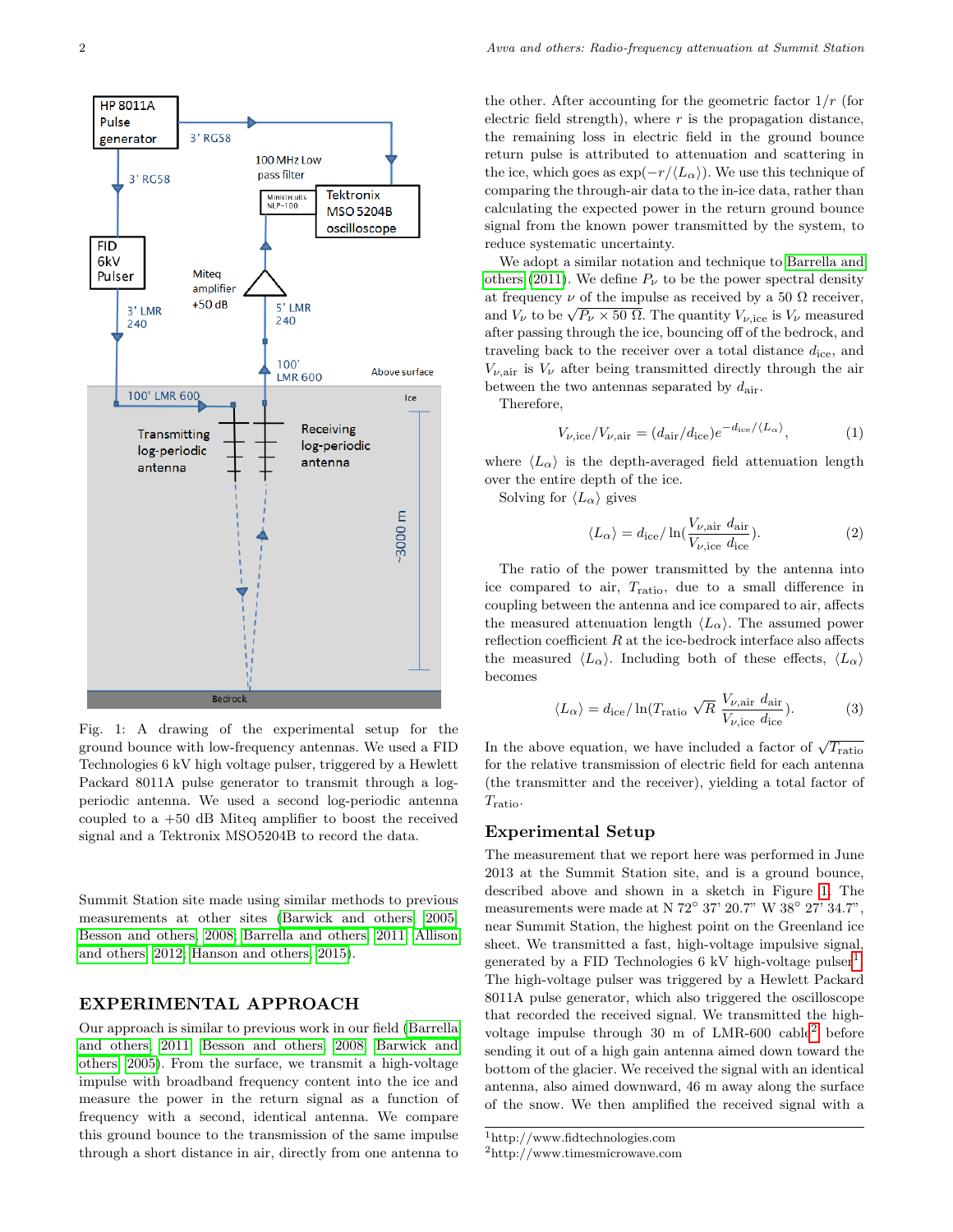<span id="page-2-3"></span>

Fig. 2: Top: The received voltage in a 50  $\Omega$  receiver as a function of time with the log-periodic antennas buried in the snow, pointed downward. A large reflection is evident at 36.1  $\mu$ s (highlighted in red), consistent with a depth of 3014<sup>+48</sup> m. Bottom: The power received as a function of time, derived from the top panel. The red region denotes the 200 ns wide time window used for analysis.

<span id="page-2-2"></span>

Fig. 3: The return loss  $(S_{11})$  of the log-periodic antenna used for the ground bounce measurement for the antenna buried below the surface and packed with snow (blue), compared to the same antenna in air (red).

Miteq<sup>[3](#page-2-0)</sup> amplifier (+50 dB of gain, model AFS3-00200120-10-1P-4-L) before passing it through a 100 MHz low-pass filter and reading it out with a Tektronix MSO5204B oscilloscope that was set to average over 10,000 impulses. We included the 100 MHz low-pass filter in the system to reduce intermittent noise pickup from man-made sources. The antennas were buried in the snow and packed with snow to ensure the best coupling between the antenna and the snow, reducing Fresnel effects at the snow-air interface.

To record the signal that we transmitted through the system, we also took data with the antennas aimed toward each other through the air, 46 m apart. This normalization run through air had the same cabling and setup as the ground bounce measurement, but with an additional 40 dB attenuator on the input to the Miteq amplifier to avoid saturating the amplifier with the large signal.

To reduce the effect of reflections off of the surface of the snow in the normalization run through air, we took data with the antennas 2 m above the surface of the snow. We tested that the effect of reflections off of the surface of the ice on the received signal is small by varying the height of the antennas and looking for changes in the observed signal and saw none. We also used these antennas previously for testing in a high bay in a similar configuration, and placed radio frequency absorber along the surface of the floor and observed no significant change to the signal.

We used a pair of log-periodic antennas with good transmission between 60 and 100 MHz and  $\sim$  6 dBi of gain<sup>[4](#page-2-1)</sup>. The return loss  $(S_{11})$  of the log-periodic antenna when buried below the surface and packed with snow compared to the antenna in air is shown in Figure [3.](#page-2-2) The transmission band of the antenna moves down slightly in frequency when coupled to the snow, evidenced by the change in the -3 dB point of the antenna and expected from the higher index of refraction of snow compared to air. There is good transmission in the

<span id="page-2-0"></span><sup>3</sup>http://www.miteq.com

<span id="page-2-1"></span><sup>4</sup>http://www.scannermaster.com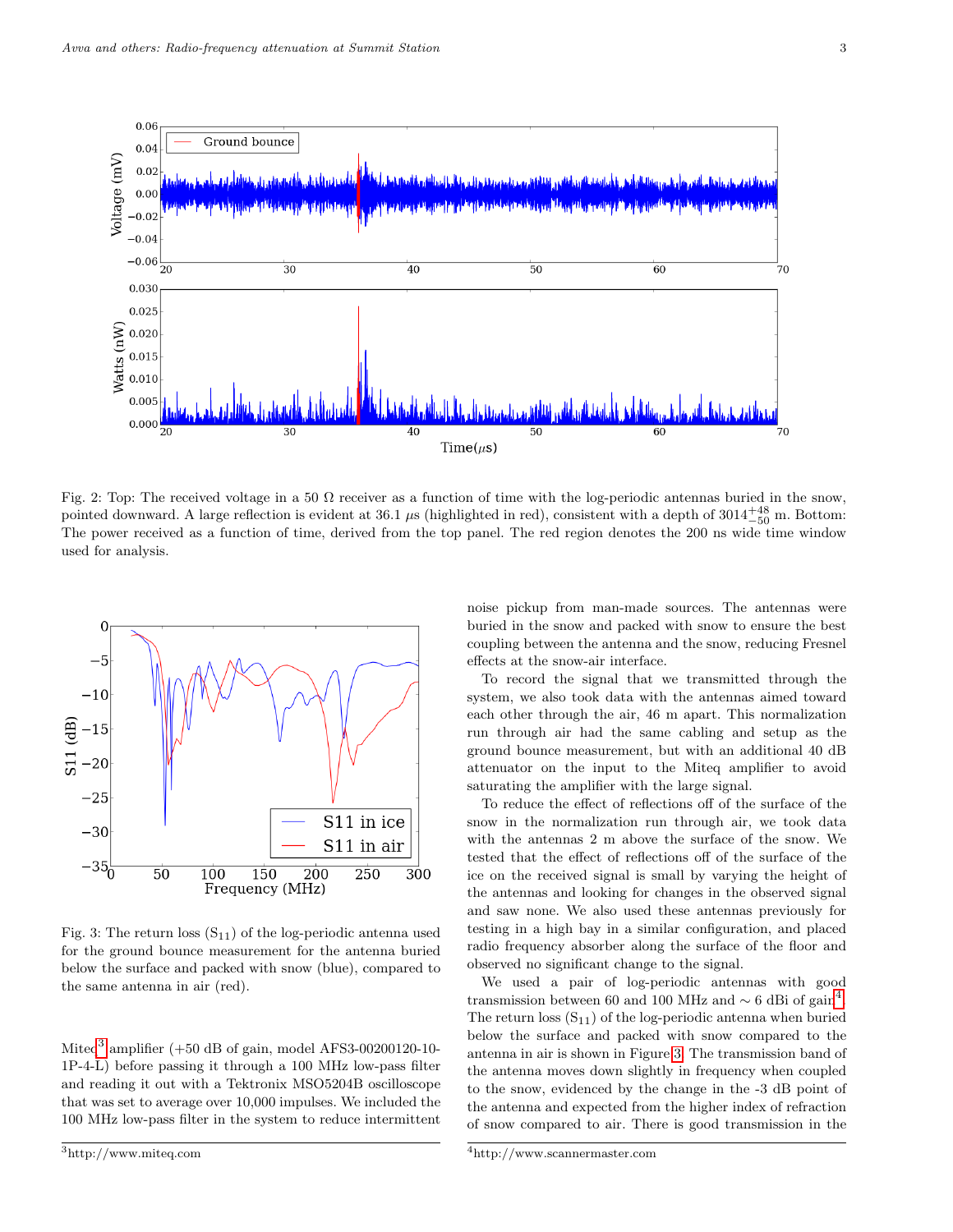frequency range used in analysis (65-85 MHz) in air and when coupled to the firn.

#### Data Analysis

The top panel of Figure [2](#page-2-3) shows a long trace recorded with the low-frequency antennas pointed downward and buried in the snow. The bottom panel of the figure is the power in the return signal as a function of time, derived from the top panel. The trace has been filtered to 65-85 MHz using a Butterworth filter of order three to limit the noise contribution out of the band of the system (defined at the low frequency end by the antenna transmission coefficient and the high frequency end by the low-pass filter) and extract a clear signal. There is a clear reflection at an absolute time of 36.1  $\mu$ s, which is consistent with the timing expected for a signal that bounced off of the ice-bedrock interface at a depth known from GRIP borehole measurements [\(Greenland](#page-7-8) [Ice Core Project, 1994\)](#page-7-8). From the absolute time of 36.1  $\mu$ s, accounting for the measured system delay of 430 ns, we can measure the total round-trip distance through the ice,  $d_{\text{ice}}$ , using the relationship

$$
d_{ice} = c_n \Delta t,\tag{4}
$$

where  $c_n$  is the speed of light in the medium and  $\Delta t$  is the total time of flight through the ice.  $c_n$  is related to the dielectric constant of the medium via

$$
c_n = \frac{c}{\sqrt{\epsilon'}}\tag{5}
$$

where c is the speed of light in a vacuum and  $\epsilon'$  is the real component of the complex dielectric constant of the material. component or the complex dielectric constant of the material.<br>The index of refraction of the medium, n, is equal to  $\sqrt{\epsilon'}$ . We use a firn model based on the measured density profile,  $\rho$ , at Summit Station from [Arthern and others](#page-6-8) [\(2013\)](#page-6-8) to determine the index of refraction as a function of depth for the firn layer. Our firn model has two regimes: one that describes the density from the surface to 15 m below the surface, and a second that describes the firn from 15 m to 100 m below the surface. By 100 m, the firn has transitioned to glacial ice. For radio propagation in glacial ice, the dielectric constant is related to the density of the ice [\(Kovacs and others, 1995\)](#page-7-9) by

$$
\epsilon' = (1 + 0.845\rho)^2,\tag{6}
$$

allowing us to calculate  $n$ , and subsequently  $c_n$ , as a function of depth for the firn. We assume an index of refraction of glacial bulk ice of  $1.78 \pm 0.03$  for ice below 100 m deep [\(Bogorodsky and others, 1985\)](#page-6-2). We calculate that the depth of the observed ground bounce is  $3014^{+48}_{-50}$  m, which leads to  $d_{\text{ice}} = 6028_{-100}^{+96}$  m. This is consistent with the known depth of the ice at Summit Station from GRIP borehole measurements [\(Greenland Ice Core Project, 1994\)](#page-7-8).

We note that there is a second and smaller reflection  $0.6 \mu s$  after this initial ground bounce (corresponding to 91 m) farther). In principle, it is valid to choose any return signal, as long as we include the correct distance to the bounce in our calculations and make a realistic assumption about the power reflection coefficient at the interface, R. In practice, we ran our data analysis over each of the two return impulses  $(36.1 \mu s$  and  $36.7 \mu s)$ , and there is little difference in the extracted attenuation length value.

<span id="page-3-0"></span>

Fig. 4: The power spectral density of the received ground bounce signal compared to the noise level in the trace. The power spectral density of the through-air normalization signal, with 40 dB of additional attenuation compared to the ground bounce signal, is shown for comparison with a dashed line. All data have been filtered (65-85 MHz), timewindowed, and zero-padded in the same way (see the text for more details).

Figure [4](#page-3-0) shows the time-windowed power spectral density of the ground bounce in red, time-windowed on the red region (200 ns) in Figure [2,](#page-2-3) filtered to 65-85 MHz using a Butterworth filter of order three, and zero-padded in the time domain. The blue line in Figure [4](#page-3-0) shows the typical noise level in the trace taken from a typical (noise-only) time window well after the observed ground bounce in time. It has been time-windowed, filtered, and zero-padded in the same way as the ground bounce signal region.

To measure the radio-frequency loss observed through the ice, we compare the power in the received ground bounce signal to the power in the signal measured through the air with the same setup but with the antennas 46 m apart and aimed directly toward each other. We use this method because the response of our system cancels out in the normalization between the ground bounce and the direct through-air signal. Figure [5](#page-4-0) shows the waveform of the normalization signal transmitted directly through the air, filtered to 65-85 MHz in the same way as the ground bounce signal, and with an additional 40 dB attenuator inserted before the low-noise amplifier compared to the sketch in Figure [1.](#page-1-0) The power spectral density for the through-air normalization signal, with 40 dB of additional attenuation compared to the ground bounce signal, is shown with a dashed line in Figure [4.](#page-3-0) It has been time-windowed, filtered, and zero-padded in the same way as the ground bounce signal region.

From the ground bounce signal power, we subtract the power spectral density of the typical noise region shown in Figure [4.](#page-3-0) We process the through-air signal in the same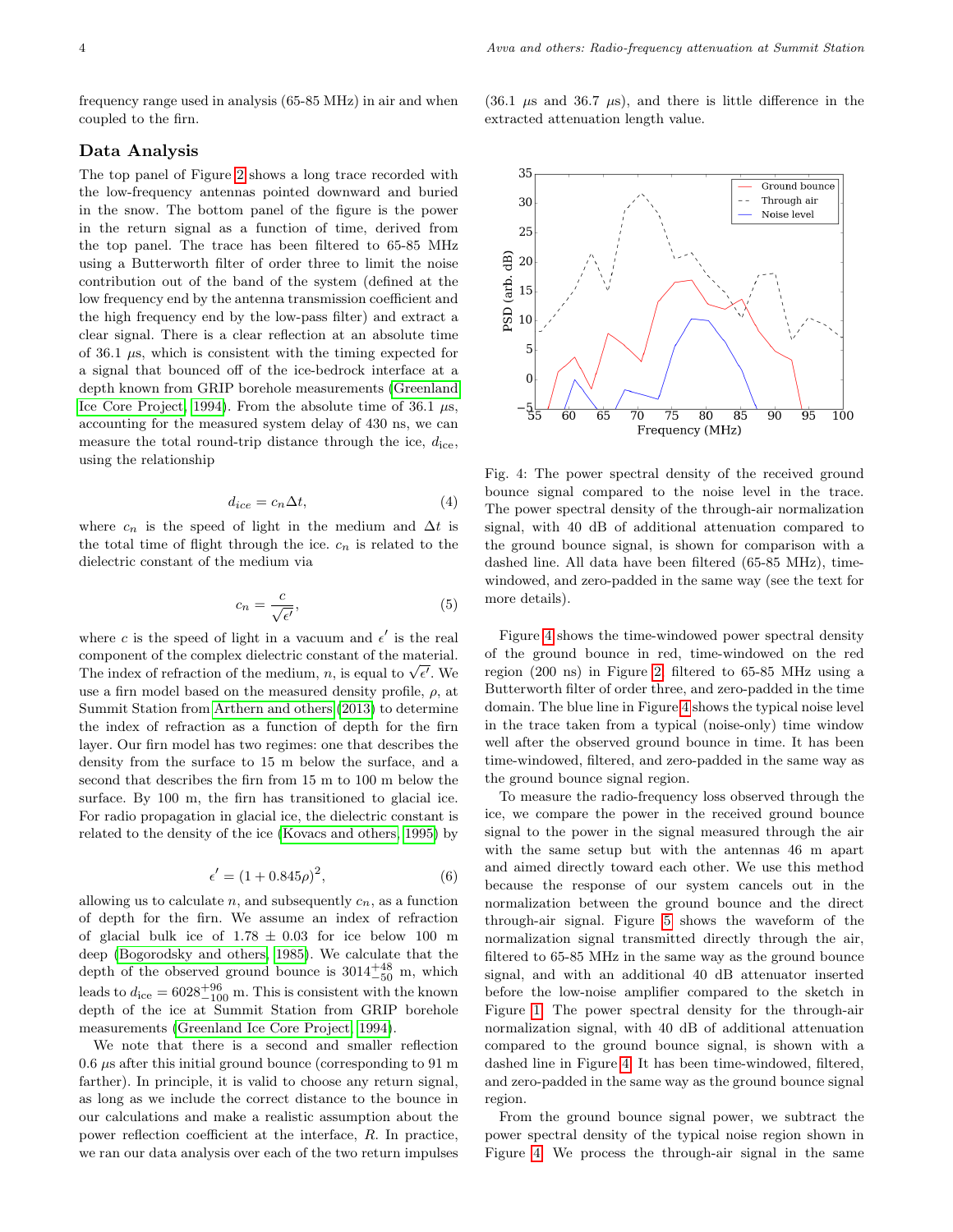way as the ground bounce and noise traces, producing a power spectral density of the through-air signal that is timewindowed, filtered, and zero-padded in the same way as the ground bounce. We then integrate the power between 65-85 MHz in the noise-subtracted ground bounce and the through-air signal. Using the square root of the total integrated power in this frequency range for  $V_{ice}$  and  $V_{air}$ and accounting for the 40 dB of additional attenuation on the receiver, we calculate the depth-averaged field attenuation length through the ice using Equation [3.](#page-1-3) We assume the power reflection coefficient  $R$  to be 0.3, which is typical of the ice-bedrock interface [\(Barwick and others, 2005\)](#page-6-5), and the antenna transmission ratio  $T_{\text{ratio}}$  to be 1.0, which was the measured value at 75 MHz for similar antennas by [Barrella](#page-6-7) [and others](#page-6-7) [\(2011\)](#page-6-7) on the Ross Ice Shelf. We calculate that  $\langle L_{\alpha} \rangle = 947$  m at 75 MHz.

<span id="page-4-0"></span>

Fig. 5: The transmitted impulsive signal received directly through 46 m of air, Butterworth filtered to 65-85 MHz. The system used is the same as for the ground bounce, but with 40 dB of additional attenuation on the receiver. The red region shows the time window used for analysis (200 ns wide).

#### Systematic Errors

Index of Refraction: One error on the attenuation length measurement comes from the uncertainty in the assumed index of refraction of ice, which translates linearly to an uncertainty on the distance to the ground bounce. The index of refraction of glacial ice has been measured to be temperature independent in the measured temperature range of the ice at Summit Station with  $n = 1.78 \pm$ 0.03 by [Bogorodsky and others](#page-6-2) [\(1985\)](#page-6-2), corresponding to an uncertainty on the depth of the ice of  $3014^{+48}_{-50}$  m and on  $\langle L_{\alpha} \rangle$ of  $^{+18}_{-18}$  m.

**Antenna Coupling:** The transmission coefficient  $(S_{21})$ of the antennas changes when the antennas are coupled to the ice compared to when they are coupled to the air. We made measurements of the reflection coefficient  $(S_{11})$  for these antennas in the field (shown in Figure [3\)](#page-2-2). Assuming that all power that is not reflected is transmitted, the antennas transmit over 98% of the power in the frequency range of interest for the analysis (65-85 MHz) both when coupled to ice and coupled to air, indicating that  $T_{\text{ratio}} = 1.0$ . We also use direct measurements of the transmission properties of similar antennas made by [Barrella and others](#page-6-7) [\(2011\)](#page-6-7), which indicate a value of  $T_{\text{ratio}} = 1.0$  at 75 MHz, with an uncertainty of about 10%. We include this 10% uncertainty in the power transmitted due to the different coupling to the air and snow of the log-periodic antennas  $(T_{\text{ratio}})$ . This corresponds to an uncertainty on  $\langle L_{\alpha} \rangle$  of  $^{+14}_{-16}$  m.

Power Reflection Coefficient: The power reflection coefficient at the ice-rock interface is not well known. In our calculation, we assume a power reflection coefficient of 0.3, which is typical of a bedrock-ice interface. Table [1](#page-4-1) shows the effect on field attenuation length for different assumptions on the power reflection coefficient. Assuming a perfect reflector at the bottom  $(R = 1)$  is a conservative assumption, and yields a shorter attenuation length. We take the uncertainty on  $\langle L_{\alpha} \rangle$  to be  $^{+89}_{-82}$  m: the range of field attenuation lengths derived using a power reflection coefficient of  $R = 0.1$  to  $R = 1.0.$ 

<span id="page-4-1"></span>

| Power Reflection Coefficient | Field Attenuation Length $\langle L_{\alpha} \rangle$ |
|------------------------------|-------------------------------------------------------|
| 0.1                          | $1038$ m                                              |
| 0.3                          | 947 m                                                 |
| 1.0                          | $865 \text{ m}$                                       |
| 1.25                         | $853 \; \mathrm{m}$                                   |
|                              |                                                       |

Table 1: The depth-averaged electric field attenuation length as a function of the choice of power reflection coefficient at the ice-bedrock interface. We include a calculation with  $R=1.25$ , an extremely pessimistic case that would require magnification effects at the ice-bedrock interface.

Other Possible Sources of Error: Other possible sources of uncertainty include uncertainty in the density profile of the firn, the effect of birefringence in the ice, the effect of any physical bedrock features, and any change in gain of the antennas when coupled directly to the snow. The effect of the first on our measurement is small.

Birefringence has been shown in general to cause losses as large as 10 dB in our frequency range, but it is suspected that the loss due to birefringence is much smaller at places along an ice sheet divide such as the Summit Station site [\(Paden](#page-7-6) [and others, 2005\)](#page-7-6). This is due to the lack of strong horizontal preference in the ice crystal fabric because of slow ice flow and is evidenced by previous measurements at the site [\(Paden and](#page-7-6) [others, 2005\)](#page-7-6). We plan to make further measurements of the effect of birefringence on the measured attenuation length at the Summit Station site.

Features at the bedrock surface could serve to either magnify or demagnify the reflected signal, depending on the geometry of the surface. Our calculation assumes that the signal is reflected off of a flat, horizontal surface and suffers no magnification effects. This is a good approximation of the ice-bedrock layer around the Summit Station site, which does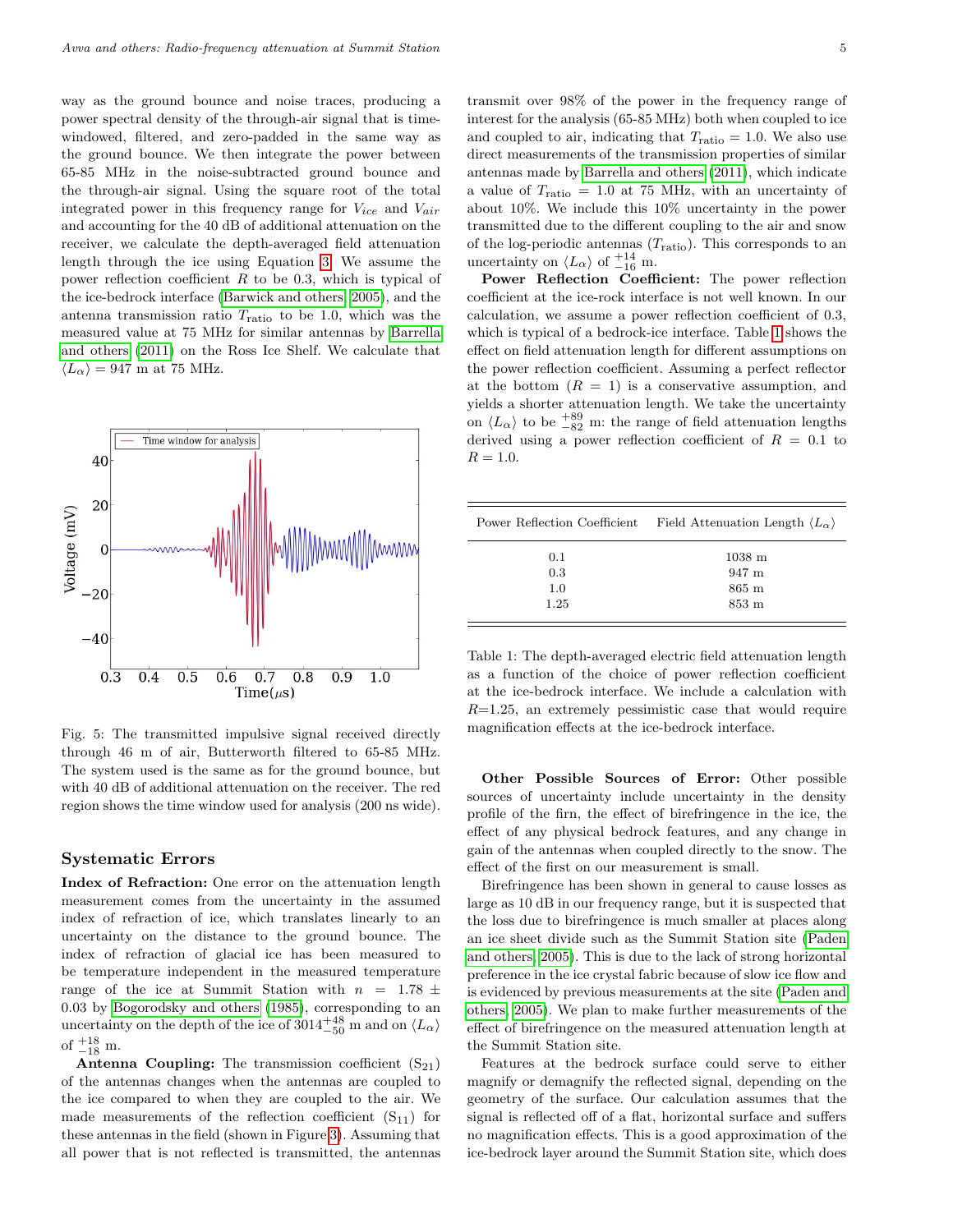not have dramatic features at the bedrock surface [\(Bamber](#page-6-9) [and others, 2001\)](#page-6-9).

Since the frequency response of the antennas shifts lower in frequency by ∼ 20% when the antennas are placed in the snow (see Figure [3\)](#page-2-2), the beam pattern at a given frequency in snow corresponds to a beam pattern at a  $\sim$  20% higher frequency in air. For log-periodic antennas, we do not expect the gain to be dramatically different over the frequency range of interest, so the contribution to the total error is subdominant.

Total Error: Combining all of the quantifiable uncertainties (antenna coupling, index of refraction, and reflection coefficient), we find a the total uncertainty on  $\langle L_{\alpha} \rangle$  of  $^{+92}_{-85}$  m:

#### Results

We have calculated the depth-averaged electric field attenuation length at 75 MHz through an analysis of the ground bounce measurement, and have quantified the systematic errors associated with the measurement. We find the depth-averaged attenuation length including all quantifiable uncertainties to be  $\langle L_{\alpha} \rangle = 947^{+92}_{-85}$  m at 75 MHz.

## DISCUSSION AND SUMMARY

We combine our measurement of the depth-averaged field attenuation length  $\langle L_{\alpha} \rangle$  with the measured temperature profile of the ice at the Summit Station Site from the GRIP borehole [\(Greenland Ice Core Project, 1994;](#page-7-8) [Johnsen and](#page-7-10) [others, 1995\)](#page-7-10) and the measured dependence of attenuation length on temperature from [Bogorodsky and others](#page-6-2) [\(1985\)](#page-6-2) (shown in Figure [6\)](#page-5-0) to extract a profile of attenuation length as a function of depth. For the dependence of attenuation length on temperature, we assume the average slope of the two locations on which [Bogorodsky and others](#page-6-2) [\(1985\)](#page-6-2) report, shown as the blue line in Figure [6.](#page-5-0) The field attenuation length as a function of depth is shown in Figure [7.](#page-6-10) The average field attenuation length over the upper 1500 m, from where the vast majority of the neutrino events that a surface or sub-surface radio detector could detect would originate, is  $\langle L_{\alpha} \rangle$ =1149<sup>+112</sup><sub>-103</sub> m at 75 MHz.

To compare with measurements made at the South Pole and on the Ross Ice Shelf, we extrapolate our results to 300 MHz [\(Besson and others, 2008;](#page-6-6) [Barwick and others,](#page-6-5) [2005;](#page-6-5) [Barrella and others, 2011\)](#page-6-7). This is a model-dependent extrapolation. We use an ensemble of measurements of the attenuation length as a function of frequency of glacial ice from Antarctica, Iceland, and Greenland [\(Bogorodsky and](#page-6-2) [others, 1985;](#page-6-2) [Walford, 1968\)](#page-7-11) and (Westphal cited in [\(Jiracek,](#page-7-12) [1967\)](#page-7-12)) to perform a linear extrapolation. We take the average of the best and worst cases from this ensemble, yielding a linear extrapolation with a slope of −0.55 m/MHz. This yields an estimate of the field attenuation length in the top 1500 m at 300 MHz of  $1022^{+230}_{-253}$  m. We note that this extrapolation introduces a large uncertainty (reflected in the error bars quoted) because the properties of glacial ice at different locations are variable, and a direct measurement at Summit Station at higher frequencies would be more robust. We take the additional uncertainty to be the scatter in the measurements of attenuation length as a function of frequency.

<span id="page-5-0"></span>

Fig. 6: The electric field attenuation length as a function of temperature for the Summit Station site, shown with the blue line. We have assumed that the relationship between attenuation length and temperature is consistent with the measured attenuation length vs. temperature from [Bogorodsky and others](#page-6-2) [\(1985\)](#page-6-2), also shown on this plot (red and green lines). The dashed lines denote  $\pm 1\sigma$ .

We also took data in a similar experimental configuration with Seavey broadband quad-ridged horn antennas from Antenna Research Associates<sup>[5](#page-5-1)</sup> that are sensitive between 200-1200 MHz. The experimental setup that we used for these higher frequencies did not have enough sensitivity make a direct measurement at 300 MHz due to a smaller antenna effective area and less power in the broadband high-voltage pulser. However, as a consistency check, we can place an upper limit on the depth-averaged attenuation length at 300 MHz from the higher-frequency data. Following the same procedure outlined previously, but at 300 MHz, we calculate that our system was sensitive to a depthaveraged attenuation length of 1100 m or longer at 300 MHz. Applying the frequency extrapolation described in this Section to the measured depth-averaged attenuation length  $\langle L_{\alpha} \rangle$  of 947<sup>+92</sup>/<sub>-85</sub> m at 75 MHz yields a depth-averaged attenutation length at 300 MHz of  $823^{+189}_{-209}$  m, consistent with our directly-derived upper limit.

We compare the results of our measurement and extrapolation of the field attenuation length at Summit Station in the top 1500 m at 300 MHz of  $1022^{+230}_{-253}$  m with other *in* situ measurements of radio attenuation at possible sites for neutrino detectors. For deep sites, we follow the convention established by [Allison and others](#page-6-1) [\(2012\)](#page-6-1) and compare the attenuation length in the top 1500 m of the ice, since that is where the vast majority of neutrino events that a surface or sub-surface detector occur. For the site on the Ross Ice Shelf, we use the depth-averaged attenuation length, since the total depth of the ice is much less than 1500 m. At 300 MHz, the radio attenuation length measured on the

<span id="page-5-1"></span> $^5\rm{www.ara-inc.com}$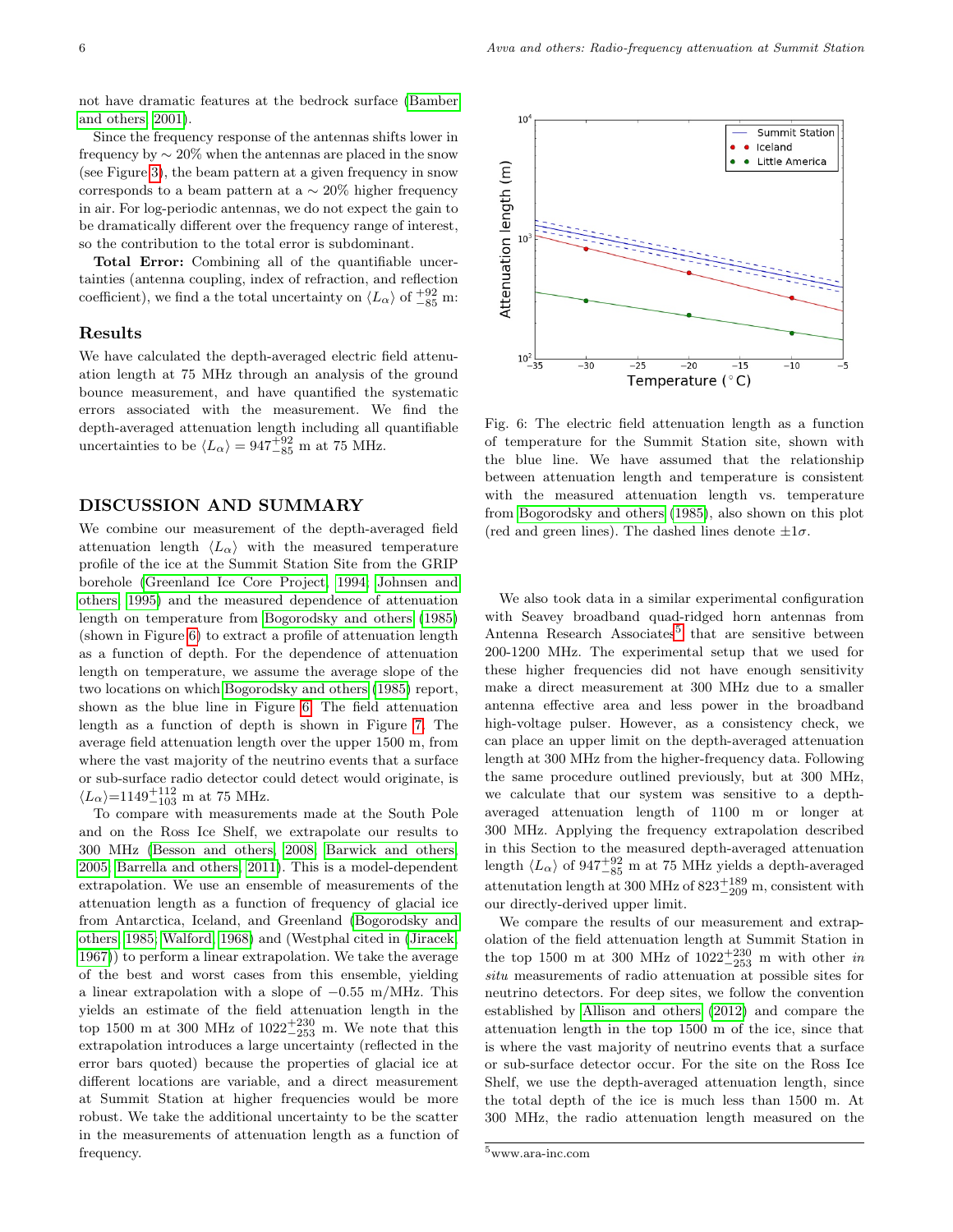<span id="page-6-10"></span>

Fig. 7: The extracted electric field attenuation length profile as a function of depth for the Summit Station site at 75 MHz. We have combined our measurements with the temperature profile measured for the GRIP borehole [\(Greenland Ice Core](#page-7-8) [Project, 1994;](#page-7-8) [Johnsen and others, 1995\)](#page-7-10) and the measured attenuation length vs. temperature from [Bogorodsky and](#page-6-2) [others](#page-6-2) [\(1985\)](#page-6-2). The shaded region denotes  $\pm 1\sigma$ . We have not included a firn density correction, which would be a small effect.

Ross Ice Shelf [\(Barrella and others, 2011\)](#page-6-7) is  $\langle L_{\alpha} \rangle = 411$  m with an experimental uncertainty of about 40 m averaged over all depths for the 578 m thick ice. This measurement has been redone recently, with a consistent result [\(Hanson](#page-7-5) [and others, 2015\)](#page-7-5). The attenuation length at the South Pole has been measured to be  $\langle L_{\alpha} \rangle = 1660^{+255}_{-120}$  m for the top 1500 m [\(Allison and others, 2012\)](#page-6-1). The longer attenuation length at the South Pole in the upper 1500 m compared to Summit Station can mainly be attributed to the fact that the ice is colder in the upper 1500 m ( $\sim -50$ °C at the South Pole compared to  $\sim -30^{\circ}$ C at the Summit Station site).

Our measurement of radio-frequency attenuation length at Summit Station is 25% longer than the comparison that we can make to the previously measured South Pole attenuation length [\(Allison and others, 2012\)](#page-6-1), after accounting for the difference in temperature profiles between the South Pole and Summit Station and assuming the relationship between attenuation length and temperature as described above and from [Bogorodsky and others](#page-6-2) [\(1985\)](#page-6-2). This is not meant to be an exact prediction, but rather a comparison of the ice after removing obvious differences such as temperature and depth. Our measurement is also consistent with recent radar measurements of attenuation length at 195 MHz across the Greenland Ice Sheet, including near Summit Station [\(MagGregor and others, 2015\)](#page-7-7).

The Summit Station site is an appealing choice to host a detector for UHE neutrinos. The site sits on top of the deepest part of the roughly 3 km deep Greenland ice sheet, providing a huge detection volume. The radio attenuation length of the ice is comparable to sites in the Antarctic. The development of a northern site for UHE neutrino detection will allow for different sky coverage compared to developing Antarctic arrays [\(Allison and others, 2012;](#page-6-1) [Klein and others,](#page-7-2) [2013\)](#page-7-2).

### ACKNOWLEDGEMENTS

We would like to thank CH2MHill and the US National Science Foundation (NSF) for the dedicated, knowledgeable, and extremely helpful logistical support team, particularly to K. Gorham. We are deeply indebted to those who dedicate their careers to help make our science possible in such remote environments. This work was supported by the NSF's Office of Polar Programs (PLR-1103553), the US Department of Energy, the Kavli Institute for Cosmological Physics at the University of Chicago, the University of California, Los Angeles, and the Illinois Space Grant Consortium. We would like to thank P. Gorham for support of C. Miki. We would also like to thank Warner Brothers Studios for lending us parkas for the expedition.

#### REFERENCES

- <span id="page-6-1"></span>Allison P and others (2012) Design and initial performance of the Askaryan Radio Array prototype EeV neutrino detector at the South Pole. Astroparticle Physics, 35, 457–477 (doi: 10.1016/j.astropartphys.2011.11.010)
- <span id="page-6-8"></span>Arthern RJ and others (2013) Inversion for the density-depth profile of polar firn using a stepped-frequency radar. Journal of Geophysical Research (Earth Surface), 118, 1257–1263 (doi: 10.1002/jgrf.20089)
- <span id="page-6-3"></span>Askaryan G (1962) Excess negative charge of an electron-photon shower and its coherent radio emission. Soviet Physics JETP, 14, 441–442
- <span id="page-6-9"></span>Bamber JL, Layberry RL and Gogineni SP (2001) A new ice thickness and bed data set for the greenland ice sheet: 1. measurement, data reduction, and errors. Journal of Geophysical Research: Atmospheres (1984–2012), 106(D24), 33773–33780 (doi: 10.1029/2001JD900053)
- <span id="page-6-7"></span>Barrella T, Barwick S and Saltzberg D (2011) Ross Ice Shelf (Antarctica) in situ radio-frequency attenuation. Journal of Glaciology, 57, 61–66 (doi: 10.3189/002214311795306691)
- <span id="page-6-5"></span>Barwick S and others (2005) South Polar in situ radio-frequency ice attenuation. Journal of Glaciology, 51, 231–238 (doi: 10. 3189/172756505781829467)
- <span id="page-6-6"></span>Besson DZ and others (2008) In situ radioglaciological measurements near Taylor Dome, Antarctica and implications for ultrahigh energy (UHE) neutrino astronomy. Astroparticle Physics, 29, 130–157 (doi: 10.1016/j.astropartphys.2007.12.004)
- <span id="page-6-2"></span>Bogorodsky VV, Bentley CR and Gudmandsen P (1985) Radioglaciology. Reidel Publishing Co. (doi: 10.1007/978-94-009-5275-1)
- <span id="page-6-4"></span>Gorham P and others (2007) Observations of the Askaryan Effect in Ice. Physical Review Letters, 99(17), 171101 (doi: 10.1103/ PhysRevLett.99.171101)
- <span id="page-6-0"></span>Gorham P and others (2009) The Antarctic Impulsive Transient Antenna ultra-high energy neutrino detector: Design, performance, and sensitivity for the 2006-2007 balloon flight. Astroparticle Physics, 32, 10–41 (doi: 10.1016/j.astropartphys. 2009.05.003)